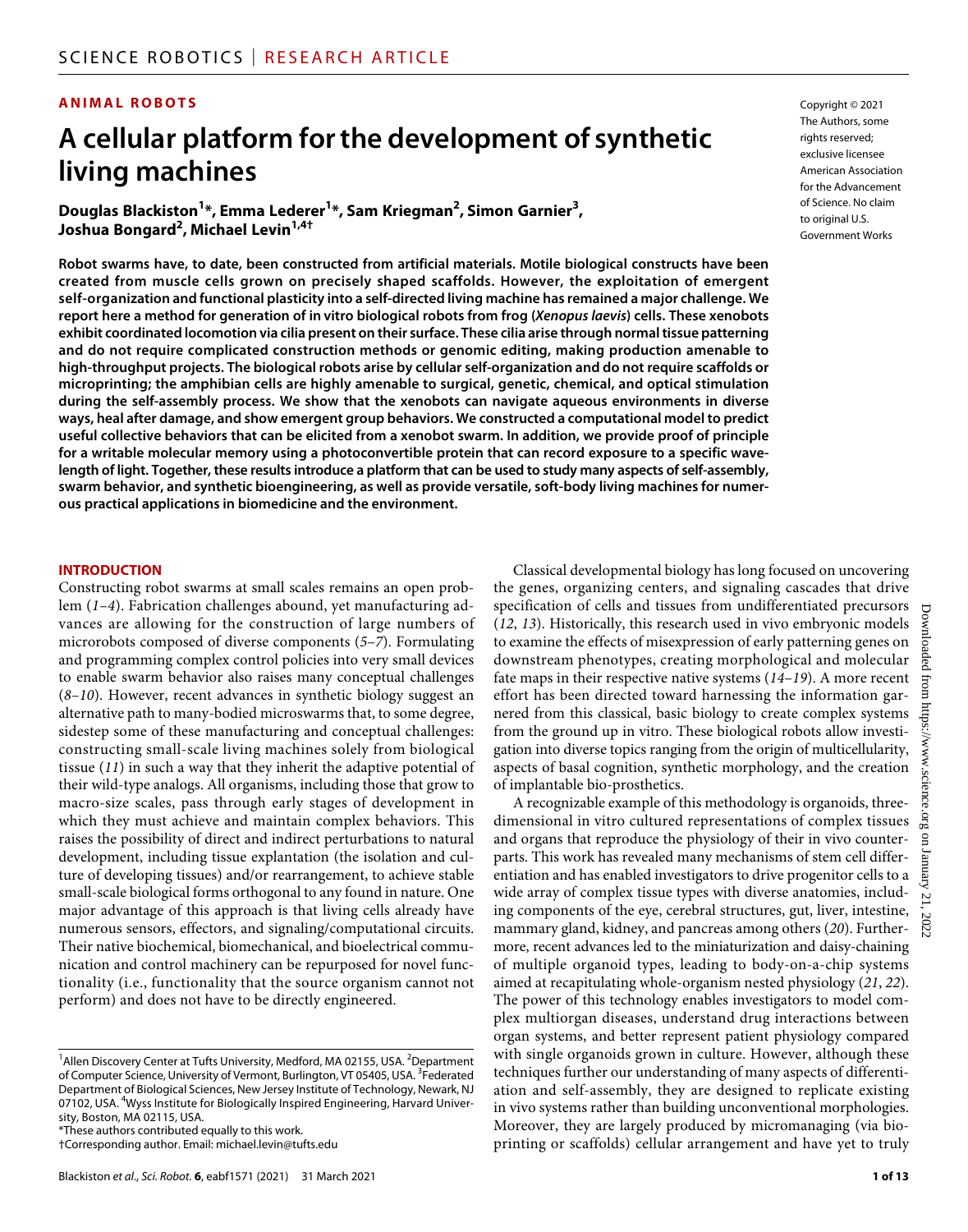exploit the self-assembly and plasticity of cells in vivo (*23*). Similarly, they have not yet been explored for the abilities to exhibit motility and to interact with changing environments. These important advances would enable the extension of physiological and biomedical studies into the emerging field of basal cognition, which seeks to address the origin of computation, decision-making, and adaptive control in diverse body plans. Developing amenable platforms for addressing this question is as crucial for understanding the evolution of brain-body complexity as they are for providing insight and biological inspiration for robotics and artificial intelligence.

Creation of alternative biological forms and structures is the goal of the emerging field of biorobotics. So far, efforts in this field have somewhat coalesced around biohybrid designs, combining synthetic scaffolds or components alongside living cells and tissues. These systems often use muscle actuators to drive rigid artificial body parts, as in the case of a phototaxis-guided biohybrid stingray (*24*), walking and swimming micro-biohybrids propelled by skeletal and cardiac muscle tissue (*25*, *26*), and a macroscale sea turtle–like *Aplysia* biohybrid (*27*). This design approach capitalizes on the benefits of traditional robotics; synthetic components can be modeled quickly in simulation, adjusted, and fabricated with a high degree of precision. It also enables the creation of morphologies that would be difficult or impossible to produce with living tissues, including micrometer-thin sheets with high rigidity, thin filaments resistant to breaking, and sharp edges. However, these synthetic components also contain the limitations of traditional robotic systems—they are unable to regenerate or self-repair, do not have metabolic pathways, and are generally unable to undergo extensive remodeling or migration like living cells and tissues.

Instead of relying on synthetic components that specify the types of function the robot can accomplish, one could take advantage of the plasticity that biology has to offer and build designs entirely out of cells and tissues, creating a fully biological machine (*11*). By using a combination of epidermal and cardiac muscle tissue, one can create fully biological robots that can crawl through aqueous environments, collect debris in their immediate vicinity, quickly heal from mechanical lacerations, and respond to changes in their environment. Robots composed entirely of biological tissue are also completely self-powered, surviving 10 days without additional nutrients, and are fully biodegradable, harmlessly breaking down at their end of life.

The current study expands on these fully biological machines, documenting a bottom-up approach to produce synthetic living machines from cells of the frog *Xenopus laevis*. We hypothesized that when liberated from the rest of the animal, cells could selforganize into a functional morphology that was distinct from their genomically specified default. We report here that tissue explanted from wild-type frog embryos forms synthetic constructs with fascinating morphology and behavior that are different from those of normal tadpoles. These "xenobots" generate swimming motion through the beating of multiciliated cells present on their surface (repurposed machinery whose normal function is to distribute mucus and flow pathogens and other material off the skin). As opposed to imposing tissue placement and shape from the top down (*11*), the design method presented here uses whole explants from developing frog embryos. Although these explants, known as animal caps, have been used for decades to understand the early patterning events of epidermal and neural cell lineages (*28*–*31*), they have not been examined for behavioral capacity as proto-organisms or used to create living machines with specific functions.

Here, we report the use of *Xenopus* animal cells for generating swimming automata that are capable of locomoting through a variety of environments. In addition to categorizing their life cycle, behavior, and regenerative capacity, we also document the ability to introduce simple read-write functionality via RNA-encoded photoconvertible proteins, serving as a proof of principle that experiences can be encoded as a molecular memory and retrieved at a later time. We use computational modeling to explain their multiscale behaviors and effects on their environment. These findings demonstrate that diverse behaviors can be elicited from living machines. Such constructs exhibit characteristic emergent multicellular morphologies, with useful behaviors exhibited by many organisms, such as robustness to damage, exploratory motile behavior, and a spontaneous drive to exhibit collective behavior. This may, in the future, make coaxing desired collective behaviors from xenobot swarms more straightforward than programming equivalent behaviors into swarms of microrobots. Together, these results contribute to an emerging field at the intersection of synthetic biology and developmental biology and represent a highly tractable method to produce simple biological machines.

#### **RESULTS**

#### *Xenopus* **embryonic ectoderm creates a motile living machine**

Previous reports used a top-down approach to impose shape, cell type, and contractile motion on a first generation of mobile living machines (*11*). In contrast, the current study used a bottom-up approach to ask whether cells removed from their normal developmental constraints would be able to self-organize into a different type of living form. Production began by harvesting stem cell tissue from the animal hemisphere, a region of undifferentiated presumptive ectoderm, from Neiuwkoop and Faber stage 9 *X. laevis* embryos (Fig. 1A). Tissue explants were then moved to a 0.75× Marc's modified Ringer's (MMR) solution (pH 7.8), allowed to heal for 1 hour at 20°C (Fig. 1B), and cultured at 14°C until experimentation began (Fig. 1D). Under these conditions, explants formed into spheres of tissue (Fig. 1C) composed of  $3026 \pm 180$  cells that differentiated over the course of 4 days into ciliated epithelium. Three days after formation, explants became mobile in aqueous solutions and capable of moving at rates exceeding  $100 \mu m/s$  (Fig. 1E). Fully differentiated spheres ranged in size from an average of  $487 \pm 39$  µm for the smallest cut explants to  $602 \pm 30$  µm for the largest ( $n = 15$  and 13, respectively).

We observed motile behavior because the cells' native cilia, which normally move material past the animal surface, were repurposed for locomotion. Movement was driven by flow arising from multiciliated cells present on the surface of the construct (which are revealed by anti-acetylated tubulin immunohistochemistry; (Fig. 1F). Further, this motion could be abolished by inhibiting multiciliated cell formation through overexpression of the Notch receptor intracellular domain (NotchICD), which drives the differentiating tissue to other epidermal cell fates (Fig. 1F'). Multiciliated cells were also naturally present on the skin of the frog (Fig. 1G) and likewise responded to the overexpression of NotchICD (Fig. 1G'), although explants displayed a higher multiciliated cell density per area than age-matched tadpoles (Fig. 1H).

The degree of behavioral complexity we observed is normally associated with a nervous system (*32*). Although made entirely of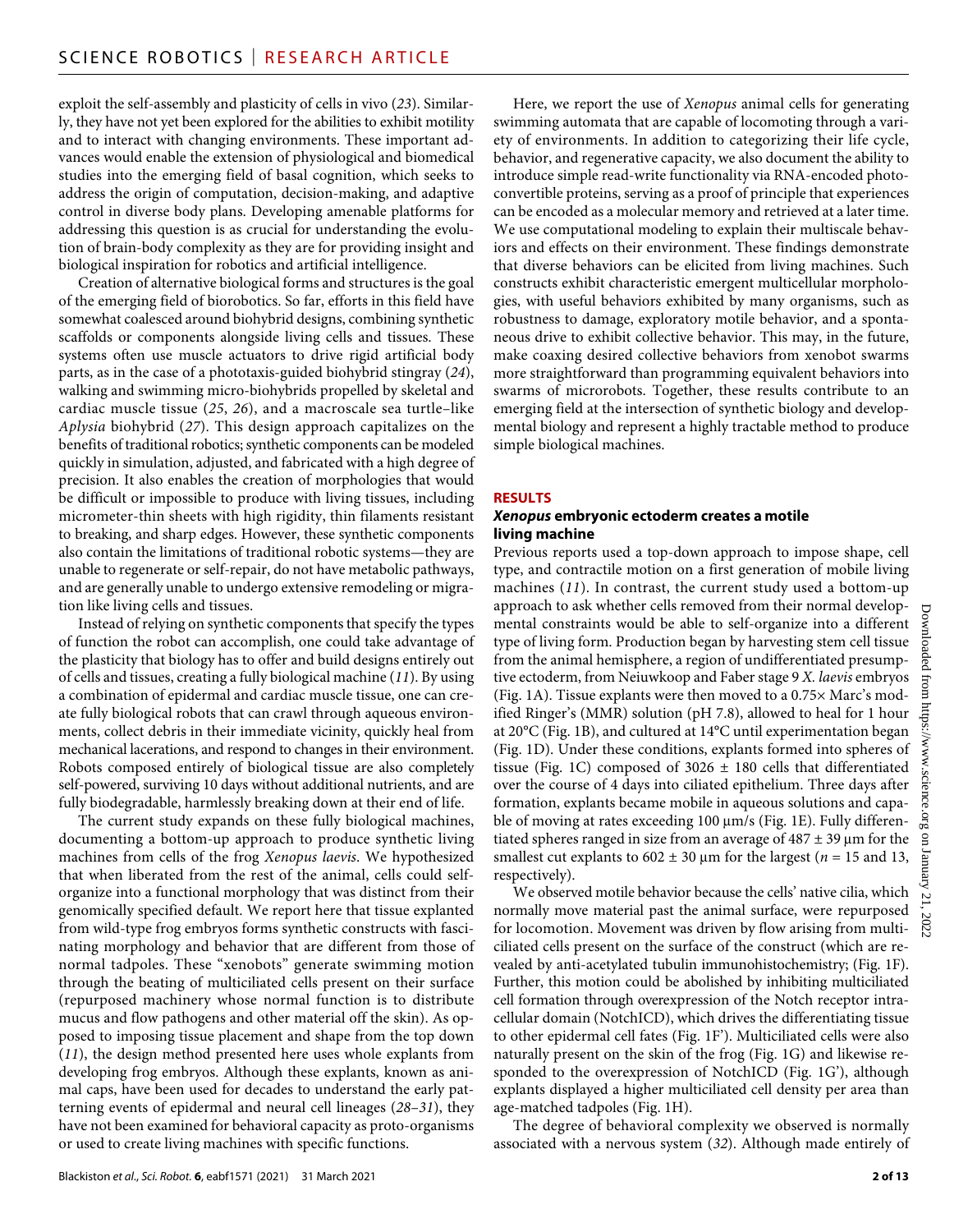

**Fig. 1.** *Xenopus* **embryonic explants create a mobile living machine.** (**A**) Tissue is harvested from the animal hemisphere of a Nieuwkoop and Faber stage 9 *X. laevis* embryo. (**B**) Explants are then moved to a 0.75× MMR solution and inverted during healing. (**C**) After 30 min, explants heal into a spherical ball of presumptive ectoderm. (**D**) Four days after formation, explants differentiate into irregular epidermis and are selected for experimentation. (**E**) Time-lapse imaging reveals that explants are mobile when observed in an aqueous environment, with rotational biases observed when tracked for longer time periods (E'). (**F**) Motion is produced by multiciliated cells present on the surface of the explant, visualized with anti-acetylated tubulin immunohistochemistry, and multiciliated cell differentiation can be removed through the overexpression of the NotchICD (F'). (**G**) Multiciliated cells are also present on the epidermis of age-matched embryos and can likewise be inhibited through overexpression of NotchICD (G'). Quantification of multiciliated cells per 500 µM diameter region under each of the conditions (H). Both wild-type (I and I') and NotchICD-expressing explants (**J** and J') have a life span of about 9 days in standard 0.75× MMR, with movement observed across all days of testing for wild-type explants. Error bars indicate  $\pm 1$  SD. Scale bars, 500 µM.

skin, we sought to confirm whether there might be any neurons in the xenobots. Using a pan-neuronal marker in immunohistochemistry, we showed that no neurons were present at the surface or internally in any of the individuals imaged  $(n = 24;$  fig. S1), indicating that their behavior is driven entirely by the signaling and functional dynamics of non-neural cells. The xenobots are thus a synthetic model for understanding preneural life forms and their capacities (*33*, *34*).

Explants have a life span of about 9 to 10 days after formation and do not require an external food source because they metabolize the maternally loaded yolk platelets present in all early embryonic *Xenopus* tissues. Although their spontaneous disintegration is a welcome safety feature for deploying xenobots, we sought methods to extend their working capacity by taking advantage of the cells' metabolic machinery. We found that their life span can be extended for timeframes exceeding 90 days if raised in a *Xenopus*-specific culture media (fig. S2). This ability to control their life span also availed us of the opportunity to characterize their unique "developmental sequence," because their morphology is not like that of normal *Xenopus* embryos. We found that their pigmentation lightens with age (Fig. 1, I to J'), although their average velocity does not vary significantly across explant life span [Kruskal-Wallis one-way analysis of variance (ANOVA), *P* = 0.29; Fig. 1K], and they eventually acquire a balloon-like, extended spheroid morphology (fig. S2). Doubling the size of xenobots significantly reduced their average velocity (Student's *t* test,  $P = 0.04$ ), likely due to a decreased surface-to-volume ratio. At the end of their life span, explants began shedding cells and deteriorated until the multiciliated cells no longer functioned and the tissue disintegrated. Together, these results demonstrate that embryonic explants from genomically normal *Xenopus* cells form motile living machines with distinct morphologies that are capable of aqueous locomotion via cilia.

#### **Discrete movement types are provided by ciliary alignment and activity**

Xenobot locomotion is provided via cilia actuators that produce polarized fluid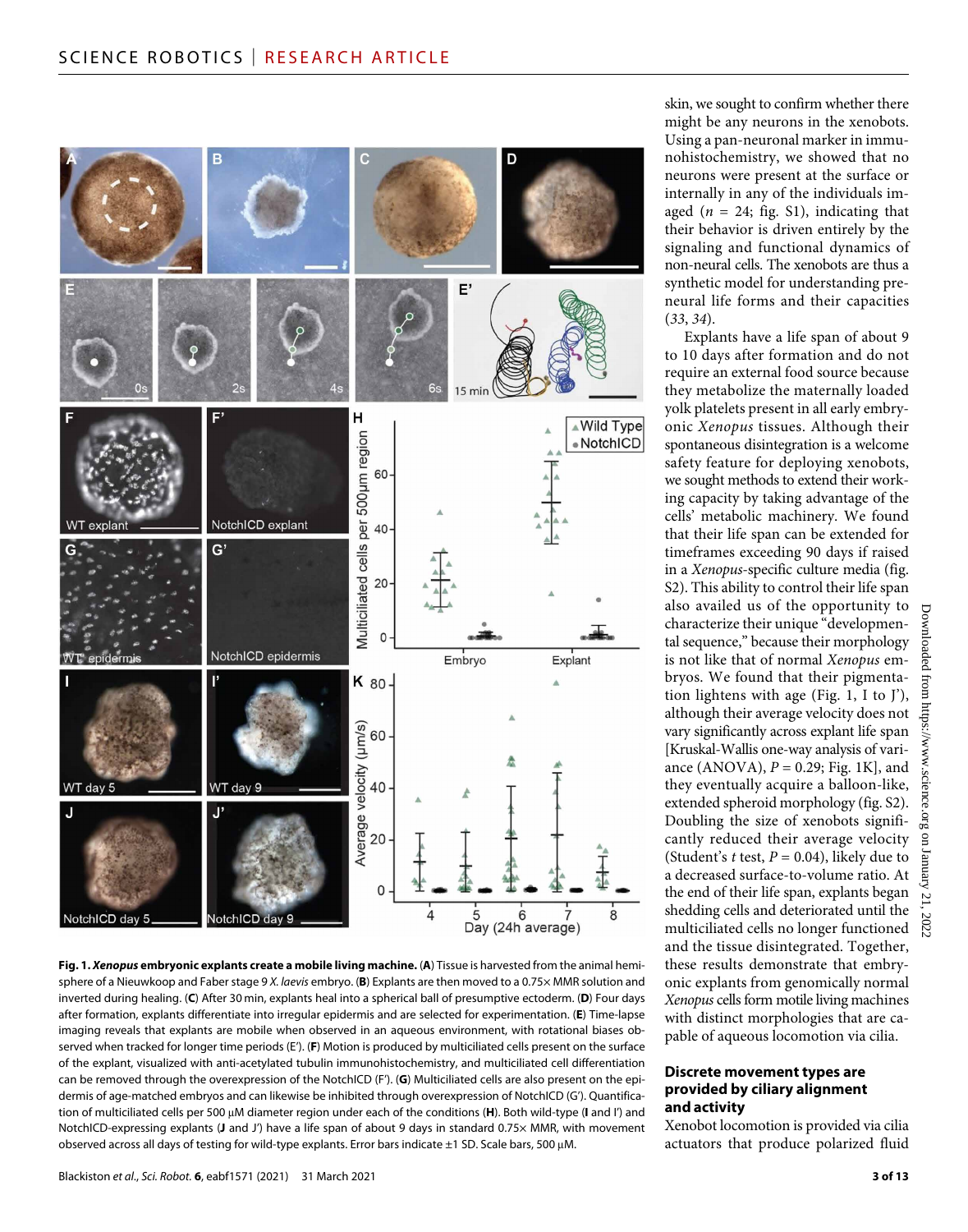flow, thus enabling the diverse behaviors observed as xenobots traverse their aqueous environment. We examined both cell-level and tissue-wide cilia polarization to begin to understand the structural aspects that guide xenobot motion. At the single-cell level, more than 100 individual cilia are present along the apical cell surface, which must coordinate to generate directional fluid movement. Within-cell polarity was visualized using fusion proteins that label separate components of the cilium machinery: CLAMP–green fluorescent protein (GFP), which identifies the rootlet, and centrin–red fluorescent protein (RFP), a marker for the basal body (Fig. 2A) (*35*, *36*). Fluorescent microscopy of these two proteins demonstrated that individual cilia within a single multiciliated cell are highly aligned (yellow arrow, Fig. 2B), an observation that matches previous reports of cilia polarity in *Xenopus* tadpole epidermis (*37*), the base construction material for an individual xenobot.

Tissue-wide cilia flow must be measured across the entire spheroid as it moves through an aqueous environment, necessitating a larger-scale visualization approach. To examine how groups of multiciliated cells generate sufficient flow to move a xenobot, individuals were placed in an aqueous environment containing carmine dye particles (Fig. 2C). The flow generated by the xenobot was then measured and quantified through particle image velocimetry (PIV), a technique that produces displacement vectors based on particulate movement across an observation period. Xenobots with linear movement trajectories demonstrated bilateral flow across opposing lateral surfaces (Fig. 2C), whereas those that were idle or rotating along their central axis showed circular and/or disorganized flow patterns.

To quantitatively profile the different motile behaviors of xenobots, we analyzed 12 hours of xenobot movement recordings (*n* = 8 individuals, 345,592 unique positions) using a cross-entropy clustering algorithm that classified 30-s observation blocks into four discrete behavioral states: (i) linear/wide arcing movement, (ii) circular movement, (iii) an intermediate class between (i) and (ii), and (iv) inactive (Fig. 2D). These data were used to construct a state transition diagram, which indicates the probability with which a xenobot is likely to transition from one behavioral state to another. Idle and circling individuals overwhelmingly maintain their current behaviors (<5% chance to change movement states), whereas those moving linearly are more likely to change to another type of motion (Fig. 2D). This is not unexpected because linear motion cannot continue indefinitely—eventually, any xenobot reaches the edge of the arena where it must stop or turn. Together, these results indicate that individual xenobots display discrete movement patterns resulting from cilia alignment established early in their development. This behavioral characterization forms a baseline of spontaneous exploratory behavior upon which synthetic control circuitry can be imposed in future work.

#### **Xenobots self-repair after damage**

A desired feature in biological and artificial machines is a robust ability to deal with unexpected damage arising from both normal wear and tear and external environmental insult. To examine the repair ability of xenobots, 5-day-old individuals were given severe mechanical lacerations with surgical forceps. Lacerations were performed with a single incision, opening a wound across about half of the diameter of the individual and spanning the entire width. Images were collected before damage; directly proceeding damage; 5, 10, and 15 min after damage; and 48 hours after injury. In all cases,

individuals were capable of resolving the wound, closing the injury site, and reestablishing a spherical shape (Fig. 3A). Repair appeared to occur quickly, with most of the laceration closing within the first 5 min of observation. After insult, each xenobot was reared individually for an additional 48 hours to determine long-term survival. In no cases was mortality observed; all individuals  $(n = 15)$  persisted for the remainder of the experiment.

To quantify the degree to which the postrepair shape matched that of the individual before injury, the geometry of an injured xenobot was compared with its initial shape using Hausdorff distances—a calculation of the degree to which two metric spaces differ. Images were first binarized using edge detection software (Fig. 3B) and then run through a Hausdorff distance software, comparing preinjury shapes to each of the subsequent images (Fig. 3C). Analysis revealed that all repair time points showed significant improvement compared with initial injury (repeated-measures ANOVA, *P* < 0.0001), with values remaining flat after the initial 5-min time point. A slight nonsignificant increase can be noted after 48 hours of repair; however, this is likely due to further aging and development (thus further changing xenobot shape compared with the preinjury time point) rather than a regression in repair. Together, these data demonstrate that xenobots have a robust ability to self-repair after injury and that, unlike *Xenopus* tadpoles that repair deformations back to a normal frog-like anatomy (*38*), they repair to their characteristic xenobot morphology, not to a frog embryo–specific shape.

#### **Fluorescent reporters enable a retrievable record of xenobot experience**

In addition to exploring an aqueous environment, a valuable capability of a living machine would be the ability to store and recall experiences across the organism's life span. To develop a proof of principle for a generalizable read/write function in xenobots, mRNA encoding the fluorescent reporter EosFP (*39*) was injected into each of four cells of a stage 3 embryo, before tissue excision. When expressed, this reporter emits strong green fluorescence, which is stable over the course of a xenobot life span. However, when exposed to 390-nm blue light, the backbone of the chromophore undergoes a permanent conformational change, shifting the emission wavelength to red. This switch serves as a "write" function of optical experience that can be "read" later by an observer through fluorescent detection. After expressing this construct in xenobots through mRNA microinjection, fluorescence was observed in the green channel but not the red channel before blue light exposure (Fig. 4A). Upon increasing duration exposure to 400-nm light, fluorescence in the green channel decreased, whereas that in the red channel increased, with total photoconversion occurring within 2 min (Fig. 4B). This red signal remained stable over the life span remaining of the xenobot, although green emission did reappear over time due to additional protein translation from the mRNA after the photoconversion period.

To demonstrate that this protein could be used as a record of experience in an unsupervised environment, 10 xenobots expressing the construct were released into a 5-cm-diameter arena (Fig. 4C). On the far side of the arena, 20 mm away from the loading zone, an illuminated 7-mm-diameter spot of 400-nm 0.6-mW blue light was projected vertically through the dish. The xenobots were then given 2 hours to explore their environment, after which, the light source was removed and the xenobots placed in a dark 14°C incubator. Two days after exploring the environment, the xenobots were imaged for fluorescence using fluorescein isothiocyanate and tetramethyl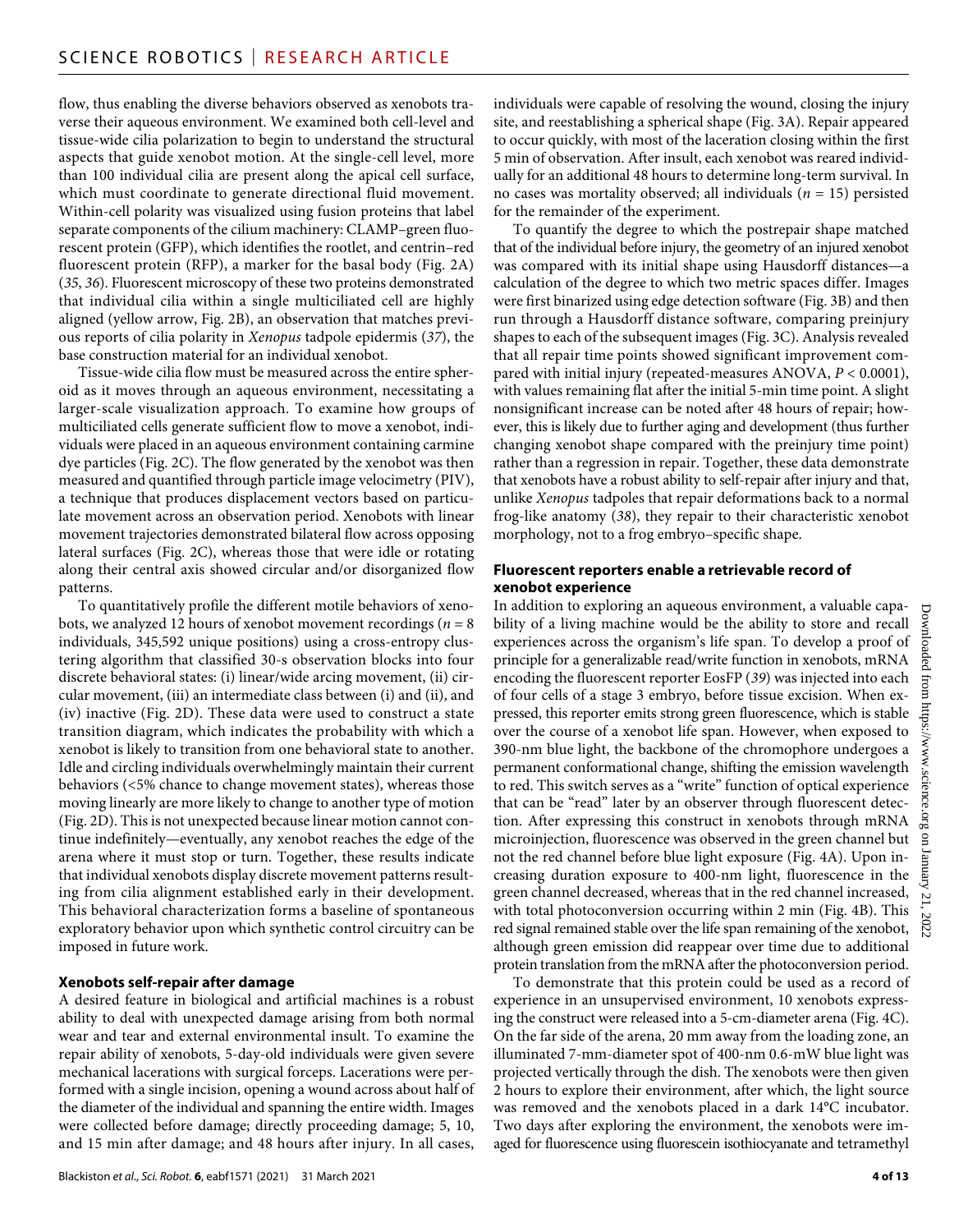

**Fig. 2. Tissue-level cilia polarity produces discrete behavior states.** (**A**) Within-cell cilia polarity was visualized through expression of CLAMP-GFP and centrin-RFP fusion proteins. (**B**) Magnification (4×) of the images in (A) reveals the direction of cilium orientation based on the relative positions of CLAMP and centrin protein localization (yellow arrows). (**C**) Tissue-level cilia generated flow that was visualized by recording xenobots swimming through an aqueous solution containing carmine particles under substage illumination. PIV analysis between successive video frames provides displacement vectors along the lateral surface of the xenobot during locomotion. (**D**) Cross-entropy clustering of 12 hours of xenobot tracking data broken into 30-s blocks produced three movement states: linear (yellow), circling (purple), and intermediate. A state transition probability diagram shows that idle and circling xenobots maintain their existing movement patterns, whereas those moving linearly are more likely to transition to another type of movement.

rhodamine isothiocyanate (TRITC) cubes. Of the 10 individuals imaged, 7 showed a complete lack of fluorescence in the red channel, indicating that they did not experience enough 400-nm light to photoconvert. Three individuals had strong emission at red wavelengths, revealing exposure to blue light during the 2-hour exploration period (Fig. 4, D and E). Together, these data demonstrate that engineered read/write circuitry can be easily introduced and assayed in living xenobots, allowing a subsequently retrievable record of their experience.

#### **Xenobots can move through varied environments**

To test the ability of individual xenobots to navigate varied environments, we constructed arenas of decreasing dimension ranging from completely open fields to restricted capillaries with a 580-nm inner diameter. In all cases, the xenobots were capable of locomoting through the space, although some individuals became challenged in narrow passages. In an open arena containing a debris field of variously sized carmine particles, movement was similar to the results presented above, and individuals showed varied combinations of linear and circling movement types (Fig. 5A). Reducing the size of the arena to a 1-cmwidth maze, xenobots moved along the center of the channel and were observed occasionally reversing directions during the observation period (Fig. 5B). Whereas the tendency to stay in the center of the channel is likely due to the rounded nature of the floor of the maze, it is unclear what caused reversals in direction because they did not occur repeatedly at the same location or within the same individual. Within-cell and tissue-wide polarity are set up during the self-assembly phase of xenobot creation by cellular rearrangements and cannot change on short time scales. The rapid changes observed during observations could thus be due to real-time control of cilia such as changes in the beat frequency of individual multiciliated cells rather than shifts in structural polarity. As in many unicellular and multicellular organisms that use cilia for locomotion, this kind of exploratory behavior (spontaneous change in motion) can be affected by stochastic internal physiological processes and microvariation in their environment,

Downloaded from https://www.science.org on January 21, 2022

 $\mathbf{u}$ 

January 21,

. 2022

Downloaded from https://www.science.org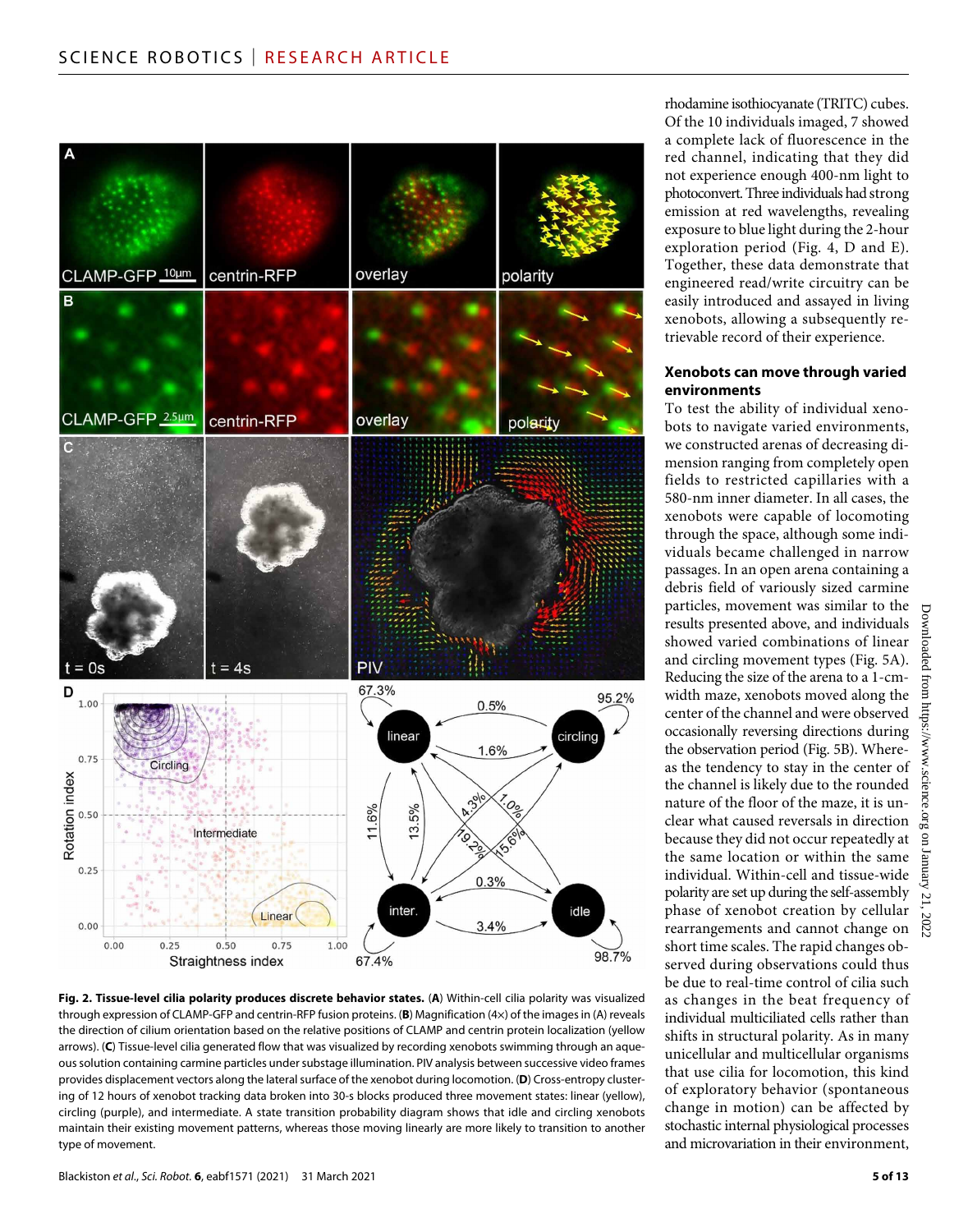

**Fig. 3. Xenobots demonstrate robust repair in response to mechanical damage.** (**A**) Individuals were given mechanical lacerations with surgical forceps and imaged before; immediately after; 5, 10, and15 min after injury; and after 48 hours of healing. In all cases, individuals were capable of closing the wound and resolving the injury. (**B**) To quantify repair, images were first binarized using edge detection software. The resulting images were passed through Hausdorff distance software, comparing the preinjury state with proceeding time points. (**C**) All repair time points showed significant improvement over that of the initial injury. Repeated-measures ANOVA, followed by Dunnett's post hoc comparisons. Error bars indicate ±1 SD.

such as self-generated currents in the aqueous media (which, in these experiments, contained no complex molecules, bulk flow, or gradients).

A further reduction of maze width to 2 mm resulted in frequent circling of one wall of the maze (Fig. 5C). Given the observation that most xenobots tend to exhibit elliptical movement patterns, it is likely that this behavior arises from the walls inhibiting completion of an elliptical path, which, in turn, drives the resultant directional movement. Last, individuals were placed at one end of a 2-cm capillary tube with a 580-nm inner diameter (Fig. 5D). Unexpectedly, 42% of xenobots tested  $(n = 12)$  were able to traverse the capillary end to end, and this number included some individuals that did not show movement in the open-field test. In addition, all individuals demonstrating movement successfully traversed the entire length of capillary—none became lodged or reversed directions at intermediate locations between the two ends. Together, these data reveal that xenobots can successfully traverse varied environments without having been specifically shaped or constructed to fit a given scenario, a desirable feature in many soft-bodied robotic applications.

#### **Modeling emergent collective behavior: Particle aggregation**

Beyond individual movement, cohorts of xenobots demonstrate emergent group behaviors, such as the spontaneous aggregation of particles resulting from their joint movement patterns (*11*). Here, we have further characterized this behavior by releasing multiple xenobots into arenas covered with 5  $\mu$ M silicone-coated iron oxide spheres and filming a time-lapse video of subsequent movements. Over the course of 12 hours, regions of the arena were swept clean of the particles, creating piles of debris across the field (Fig. 6, A and B). The size and density of the particles here are notably larger than those used in prior work, extending the potential uses of the xenobots.

We hypothesized that the remarkable effect of their combined behaviors upon the environment could be achieved as an emergent property, not requiring feedback and active sensing/control by the bots. To investigate this possibility, we used a physics-based simulator in combination with an evolutionary algorithm to reproduce the behavior in silico using sensor-less designs. Although previous work (*11*) used similar artificial intelligence models to predict movement in cardiac-driven "walking" xenobots, accurately predicting cilia-driven movement of an individual physical xenobot presented several challenges. For example, the behavior of the swimming xenobots is not obviously determined by their geometry: Similar spherical bodies can move very differently. Even a single swimming xenobot can exhibit a complex behavioral repertoire driven by tumbling behavior along its axes rather than traveling along a single trajectory.

To overcome these barriers, we developed a graphics processing unit (GPU)– accelerated physics engine (*40*) and used it to evolve pile-making swarm behav-

ior in simulated xenobots. This involved hundreds of thousands of simulations of swarm behavior, whereas in previous work, only a single simulation of xenobot swarm behavior was reported (*11*). Five spherical xenobot disks (each with a diameter of nine voxels and a height of seven voxels) were placed amid a 35-by-35 grid of loose voxel debris (Fig. 6C). The simulated xenobots' initially spherical bodies were shaved down by two ventral voxel layers (Fig. 6C') to increase the surface area in contact with the simulated ground plane. This stabilizes their movement and reduces the likelihood of persistent tumbling behavior in silico (a behavior that is not common in physical xenobots).

Five independent evolutionary trials were then conducted. Each trial started with its own unique set of 40 random genetic networks, yielding five champion swarms: the design that achieved the highest value of Eq. 3 below in each evolutionary trial. In addition, no movement from the swarm results in a fitness of zero. After behaving for 10 s, swarms generated by the random networks (Fig. 6D) had a mean fitness of  $1098.63 \pm 811.19$  (SD). After 500 generations of evolutionary improvement (<48-hour wall clock time), the five champion swarms (Fig. 6E) had a mean fitness of  $4278.2 \pm 76.69$ , which is significantly better pile-making (*t* = −8.71966; *P* < 0.00001) according to the imposed objective function. This suggests that evolution did occur in silico. It also supports the hypothesis that "hard-coded" behavioral trajectories of individual xenobots, when combined together with debris under physical forces, can generate piles without sensory feedback.

Particle-gathering behavior could enable a number of useful environmental applications for xenobots in the future, especially if the size and distribution of the piles could be specified by the investigator. To assess the controllability of swimming xenobots, we performed a second set of experiments to determine whether the shape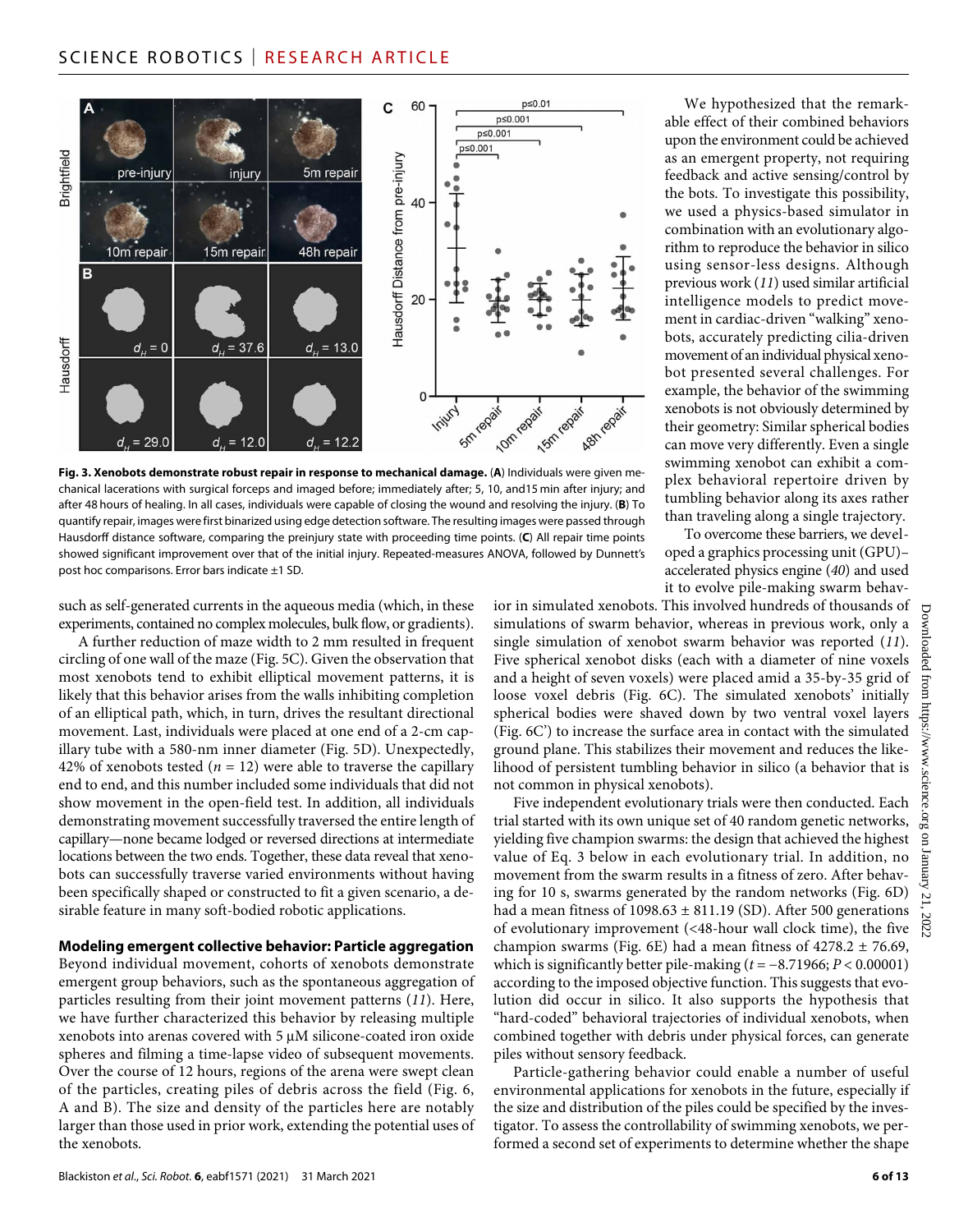### SCIENCE ROBOTICS | RESEARCH ARTICLE



**Fig. 4. Xenobots can record experience using a photoconvertible fluorescent reporter.** (**A**) Xenobots injected with mRNA encoding the protein EosFP emit strong green fluorescence at 5 days of development. This signal permanently photo-converts to red when exposed to 390-nm light (**B**) due to an irreversible break in the backbone of the chromophore. (**C**) Using this reporter, xenobots were introduced into a 5-cm arena containing an illuminated spot 7 mm in diameter. After exploring the environment for 1 hour, the individuals were collected and housed in a 14°C incubator. (**D** and **E**) Two days later, fluorescent imaging revealed which xenobots moved through the blue light during their exploration of the dish.

of individual sensor-less xenobots could be designed to enhance collective particle aggregation. The experimental design was the same, except each swarm had a second genotype network (in addition to cilia forces) that determined the shape of each xenobot. Across 10 additional evolutionary trials, swarms generated from the initial set of randomly generated network pairs had a mean fitness of 687.58 ± 826.88 (SD). After 500 generations of evolutionary improvement, the five most fit swarms (one from each trial) (Fig. 6, F and G) had a mean fitness of 12,671.9 ± 3930.18, which suggests that evolution did occur (*t* = −36.37944; *P* < 0.00001). In addition, the data suggest that the mean fitness achieved with morphological change is higher than without morphological change ( $t = -4.4454$ ;  $P < 0.00033$ ).

It was found that all evolved swarms could be physically constructed in the real world: Xenobot morphology can be sculpted from an initially spherical body (Fig. 6, F' and F") using microsurgery tools. In a single swimming xenobot, the successful transfer of behavior from in silico to in vivo remains an open problem. Although it is challenging to predict cilia-driven movement of an individual physical xenobot, the degree to which a swarm tends to herd particles may be sufficiently determined by their shape, providing useful avenues for downstream applications in the real world.

#### **DISCUSSION**

Here, we documented the creation of xenobots, synthetic living machines derived from amphibian embryonic explants, and their ability to spontaneously exhibit collective behavior. We also outline the potential to design such swarms in the future to exaggerate these behaviors. Compared with our previously reported design method [which produced contractiledriven motion through top-down implementation of shape and tissue placement (*11*)], the xenobots reported here exhibit bottom-up emergent behaviors and generate movement through multiciliated cell propulsion. These swimming xenobots survive for up to 10 days in mild saline solution without additional energy sources and for multiple months if supplemented with cell culture medium. Movement first appeared 4 days after construction, and average velocity remained constant across the life span of the xenobot cohorts. Further, motion could be inhibited through the overexpression of NotchICD, which inhibits multiciliated cell development by driving precursors to other epidermal lineages. Together, this design method allows for the rapid generation of many mobile constructs with minimum topdown design from the investigator.

Xenobot speed and behavior remained constant across their 10-day life span, pointing to their potential for maintaining desired swarm behavior. Movement tended toward circular rotation,

although arcing and linear motion were also observed less frequently. An interesting future area of study would include the enhancement of planar cell polarity patterning, enforcing specific tissue-scale cilia alignment to drive user-specified motion types. Further, given their ability to self-locomote, xenobots can move through a variety of diverse environments from open fields to narrow capillaries. These features suggest several possible downstream applications that are difficult for traditional robots, from cleaning microfluidic chambers to environmental sensing and ecologically benign remediation in natural waterways.

The ability to program rudimentary sensing and memory into xenobots was also demonstrated. Because xenobots can explore an aqueous environment, we designed a proof-of-principle system where an individual can record exposure to an environmental stimulus that can be read at a later time by an observer, using the photoconvertible reporter EosFP. After expressing the protein in xenobots through mRNA microinjection, individuals emitted strong fluorescence in green wavelengths. However, after exposure to 400-nm blue light, the reporter undergoes a permanent conformational change, shifting emission wavelengths from green to red. Using this feature, we were able to show that unsupervised xenobots could explore an environment containing an illuminated blue spot, and exposure to this light could subsequently be assessed using fluorescent microscopy. The general methodology of the approach could be readily adapted to a wide variety of scenarios, including increased/ decreased sensitivity to stimuli, chemical/contaminant detection,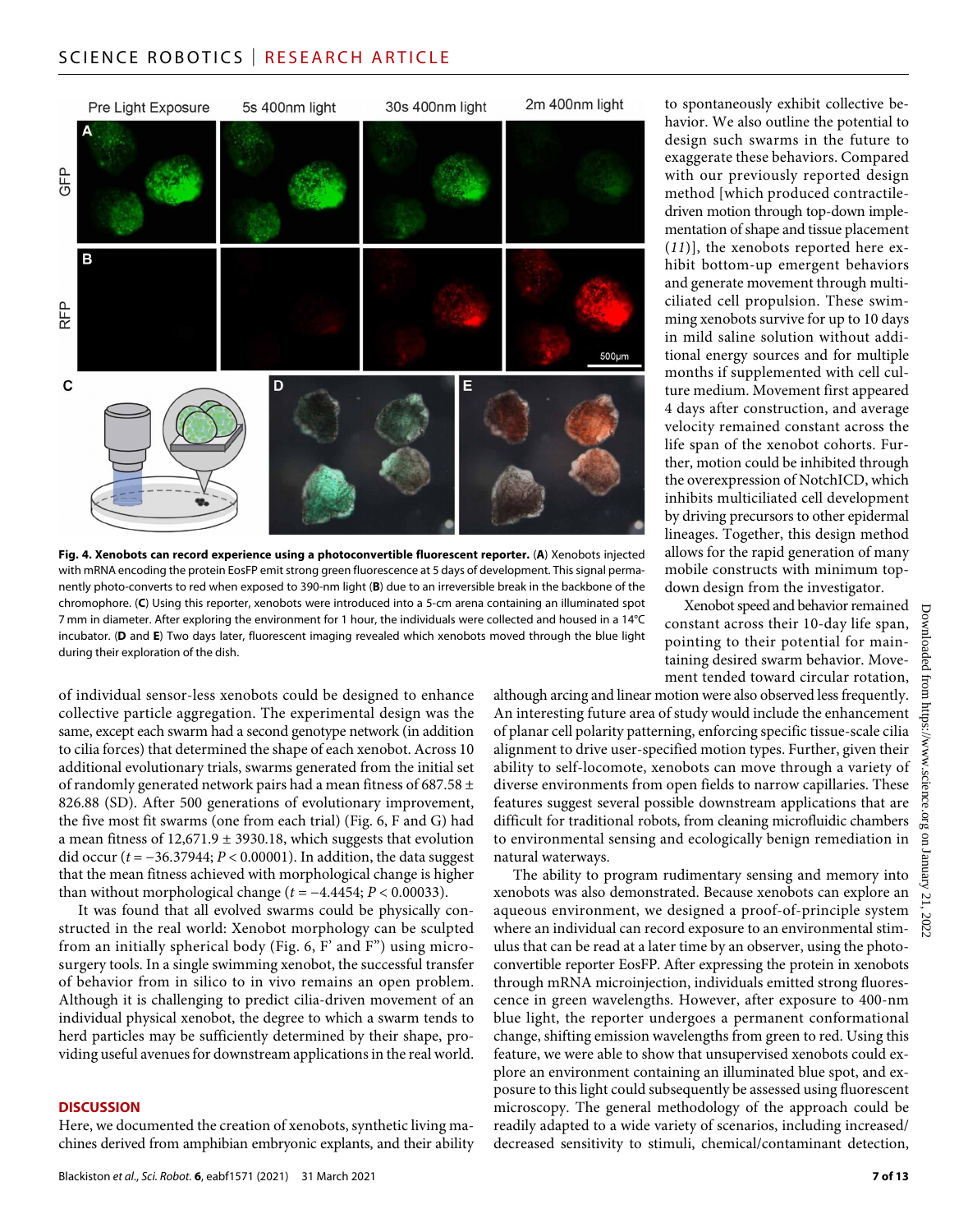# SCIENCE ROBOTICS | RESEARCH ARTICLE



**Fig. 5. Xenobots navigate diverse environments.** (**A**) Xenobots were released into an open field with debris composed of carmine dye particles. Similar to prior observations, individuals demonstrate a variety of movement types, from linear motion to elliptical tracks. (**B**) In large mazes, individuals follow channels provided by the environment. (**C**) Narrow mazes begin to restrict rotational movement, resulting in individuals following edges in the arena. (**D**) In a narrow glass capillary with a 0.58-mm inner diameter, individuals can traverse the length of the tunnel and emerge from the opposite end.

bioaccumulation of target substances, release of compounds upon sensation of stimuli, multimodal recording, and nested if/then circuitry.

Unlike current robots, in which robustness must be programmed, xenobots exhibit automatic self-repair after injury. When presented with lacerations, all individuals were able to heal the wound within 15 min, and in no cases did an individual perish as a result of the injury. Tadpoles also rapidly resolve injuries resulting from mechanical damage or transplantation, revealing that, like ciliary motion, emergent capabilities of cell groups can be deployed in different ways on very different body architectures. Further, contraction at the wound site is sufficient to close minor injuries, but the mechanism behind large-scale damage repair is unknown. The

ability to self-repair remains an important feature of soft-bodied robots that is difficult to achieve using synthetic materials (*41*) but emerges naturally from the biology of our constructs.

Although current xenobots do not contain specialized sense organs, they display many behaviors comparable to those observed in highly sensorized robots, including the aggregation of environmental debris. We found that xenobots can move through and push small amounts of debris, clearing regions of the arena while depositing piles of material elsewhere. To test whether this behavior could result purely from the physics of sensor-less locomoting bodies, we developed a GPU-based physics engine that could handle the computational demands of many interacting soft bodies at high mechanical resolution. Our simulation results demonstrate that it is possible to achieve the complex pilemaking behavior seen in the physical xenobots without any feedback from sensors. These modeling studies also provide a framework for predicting the collective behavior of a swarm of ciliadriven physical xenobots based on their geometry, despite the difficulty of predicting cilia-driven movement of an individual physical xenobot. Such studies also suggest that machine learning methods may, in the future, automatically design the shape and tissue distribution of simulated xenobots to maximize desired collective behavior in silico, which retains that collective function when physical copies of the best designs are constructed and deployed. This seems achievable, because sim2real transference was obtained with xenobots previously, for desired individual behavior (*11*).

Last, fully biological robots differ from both robot swarms and modular robots in that they exhibit collective behavior

and modularity on at least four scales. There is the xenobot swarm itself, but each individual xenobot is composed of thousands of cells, each of which is itself a complex and semiautonomous machine. Last, the intricate internal architecture of a cell houses myriad self-motile machines that build and maintain cellular integrity and function. Such multiscale structure poses unique future challenges and opportunities for altering collective function at each and all of these scales.

Together, these in vitro and in silico results provide a pipeline to move between the physical and the virtual world, where results in one environment can inform the other. For example, modeling may allow rapid testing of many parameters that would be impossible biologically because of the time and effort involved. Alternatively,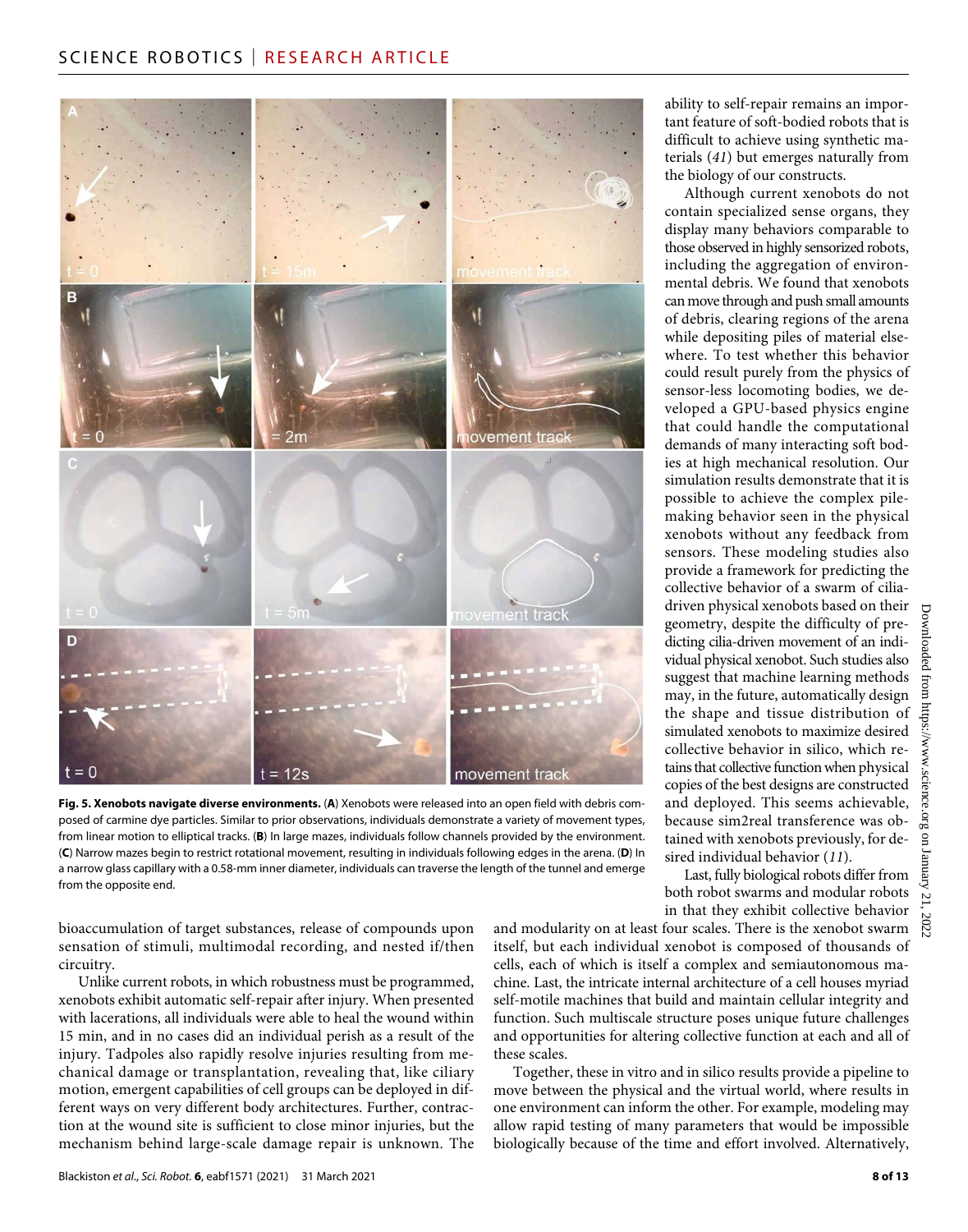

**Fig. 6. Modeling collective behavior.** (**A**) Six living xenobots were released into an arena covered in 5- to 10-m silicone-coated iron oxide beads. (**B**) After 12 hours, the living xenobots cleared regions of the arena, creating piles of particles across the environment (B'). (**C**) Five simulated xenobots (green) were initially placed within a 35-by-35 grid of particulate matter (red) and collectively evolved in silico as a swarm to recapitulate a specific behavior observed in vivo: pile making. (**D**) The xenobots were identically shaped and propelled with open-loop control (no sensors were included) according to an initially random set of static cilia forces. (**E**) The simulated xenobots were "blind," but nevertheless, after 500 generations of evolution in silico, the simulated swarm exhibited dynamic coupling, complex movement trajectories, and herding behavior by pushing the initially separated debris into central piles. (**F**) The body shape of five simulated xenobots (F') (green) was evolved in silico to aggregate particulate matter. Each individual xenobot in the swarm shares the same evolved morphology but has its own evolved cilia controller. The living xenobots in this paper have spherical bodies but can be sculpted in vitro to match the computer-generated blueprint (F") that enhance particle aggregation in simulated xenobots (**G**).

biological experiments can provide baselines and constraints to existing models, refining them with values that are translatable to real-world scenarios for a range of downstream applications.

The computational modeling of unexpected, emergent properties at multiple scales and the apparent plasticity of cells with wildtype genomes to cooperate toward the construction of various functional body architectures offer a very potent synergy. Future work to better predict and control of the structure and function of synthetic living machines could be influential to several fields. Basic evolutionary developmental biology and basal cognition can use this model to understand self-assembly of body forms and functional controllers. Moreover, existing toolkits of synthetic biology,

bioelectrical signaling, and computation via cell networks offer an extremely rich space of possible living machines with useful functions including biomedicine, environmental remediation, and exploration (*42*–*46*).

#### **MATERIALS AND METHODS**

We here survey the stages of the biological construction process, computational design of simulated xenobots to exhibit a representative collective behavior, and analysis of the distinct behaviors exhibited by a swarm of xenobots performing this behavior.

#### **Animal husbandry**

All experiments were conducted using fertilized *X. laevis* embryos as donor tissue. Wild-type embryos were collected 30 min after fertilization and reared in  $0.1\times$  MMR solution (pH 7.8) at 14°C before microinjection or animal cap dissection. Experimental procedures using animals for experimental purposes were approved by the Institutional Animal<br>Care and Use Committee and Tufts Uni-Care and Use Committee and Tufts University Department of Laboratory Animal Medicine under protocol number M2020-35.

#### **Explant culture**

*Xenopus* animal cap explants were performed using standard methods (*47*). Briefly, fertilized embryos were raised at 14°C in 0.1× MMR (pH 7.8), until Neiuwkoop and Faber stage 9. The vitelline membrane of each embryo was removed with surgical forceps (Dumont, 11241-30 #4) before being transferred to a 1% agarose-lined petri dish containing 0.75× MMR for excision. Surgical forceps were then used to remove a circular mass of tissue from the animalmost region of each blastula embryo, after which the remainder of the em-

bryo was removed from the dish. Each explant was then inverted and allowed to heal for 30 min to 1 hour in 0.75× MMR, allowing the tissue to ball up into a spherical mass. After healing, all the explants from each treatment were transferred to fresh 1% agarosecovered dishes containing 10 ml of 0.75× MMR and gentamicin (5 ng/ $\mu$ l) and cultured at 14°C until ready for use. Media was replaced three times a week to clean out cellular debris and any possible contamination.

For long-term growth studies extending beyond the normal 10-day life span, explants were raised in *Xenopus* cell culture media containing 50% Ringer's solution, 49% Leibovitz L-15 medium (Thermo Fisher Scientific, 11415064), and 1% fetal bovine serum.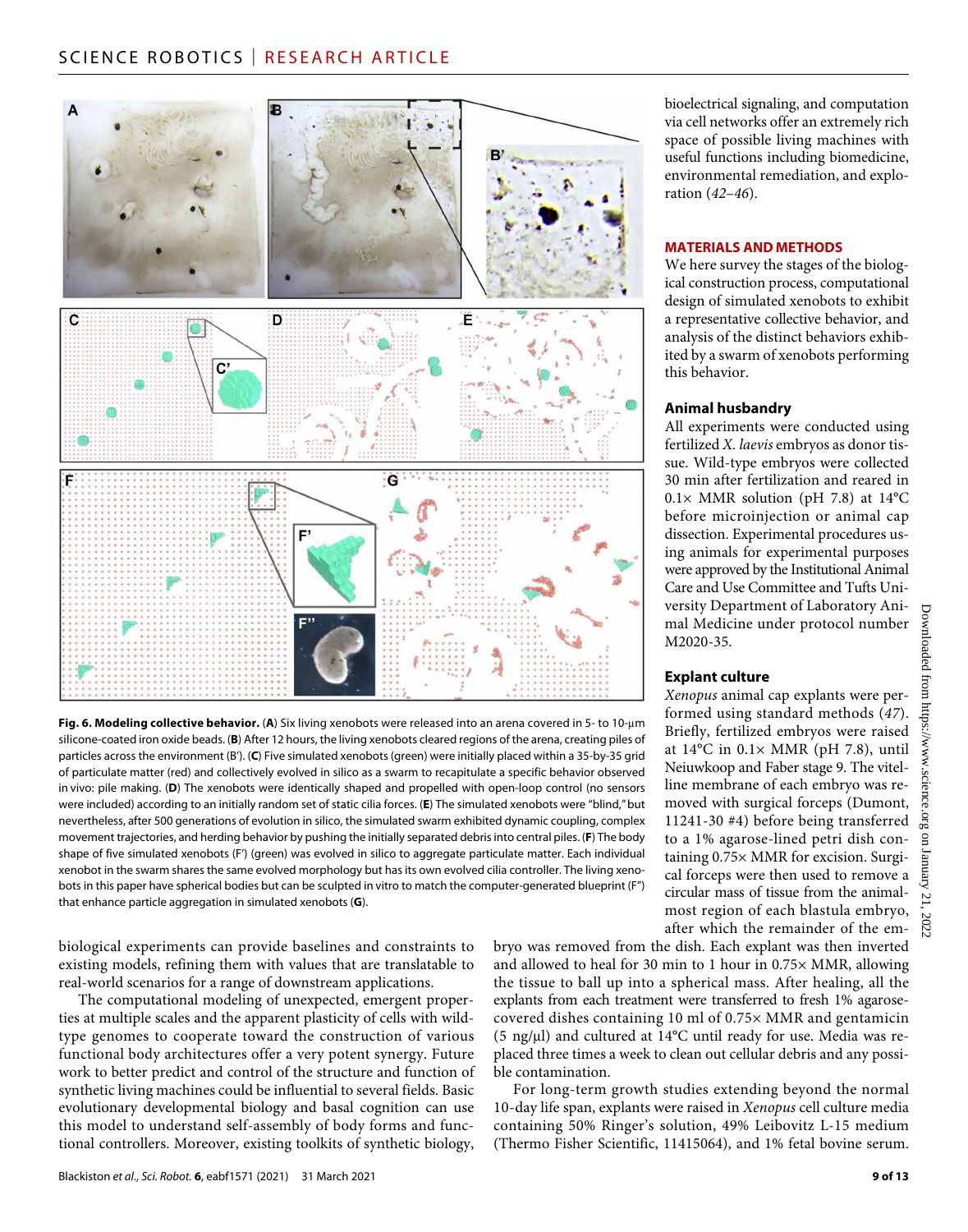Explants were placed into individual wells of a 24-well plate lined with 2% agarose and were fed with 1 ml of culture media and gentamicin  $(5 \text{ ng/µl})$ . Explants were moved to new wells with fresh media three times per week to reduce the likelihood of fungal contamination.

In experiments using the  $K^+$  inhibitor/ $Ca_2^+$  activator barium chloride, xenobots were exposed to a 2.0 mM solution in 0.75× MMR beginning 3 to 4 hours after excision/healing and kept in the solutions throughout the remainder of the study. All pharmaceuticals were stored as stocks at 4°C, and working solutions were refreshed every 3 days.

#### **Microinjection**

All mRNA was synthesized using standard message machine kits (Life Technologies) and stored at −80°C until use. Before injection, cohorts of four-cell–stage embryos were transferred to a 3% Ficoll solution and aligned in a laser-etched petri dish. Individual embryos were then injected into each of the four cells using a pulled capillary to deliver about 500 ng of RNA in a 50-nl volume to each cell. Four cell embryos were chosen for injection over one cell because of the observation that expression tended to be more uniform at the fourcell stage. Two hours after microinjection, the embryos were washed twice in 0.1× MMR (pH 7.8), moved to fresh petri dishes, and moved to a 22°C incubator overnight. The following morning, the embryos were cleaned one final time before processing for animal cap excision. Constructs used in the current study included the multiciliated cell inhibitor NotchICD (*48*, *49*) EosFP (*39*), centrin-RFP (*35*, *36*), and CLAMP-GFP (*35*, *36*).

#### **Immunohistochemistry**

Multiciliated cell number was visualized through immunohistochemistry with the monoclonal anti-acetylated  $\alpha$ -tubulin antibody (Sigma-Aldrich, T7451) using a protocol described previously (*50*). Cohorts of xenobots from each treatment were pooled and transferred to a 3-ml scintillation vial containing MEMFA fixative [100 mM Mops (pH 7.4), 2 mM EGTA, 1 mM MgSO<sub>4</sub>, and 3.7% (v/v) formaldehyde]. Fixation proceeded for 2 hours at room temperature on a nutator, after which, the fixative was removed with a disposable pipette, and the xenobots were washed three times, 10 min per wash, in phosphate-buffered saline + 0.1% Tween 20 (PBST) and stored at 4°C until ready for processing. Processing began by blocking for 1 hour at room temperature with 10% goat serum in PBST. Samples were then rocked overnight at 4°C in monoclonal antiacetylated  $\alpha$ -tubulin antibody diluted at 1:1000 in PBST + 10% goat serum. After primary incubation, samples were washed three times for 15 min in PBST before a 60-min secondary incubation with Alexa Fluor 555–conjugated secondary antibody at 1:500 dilution in PBST. After secondary incubation, samples were washed three times for 15 min in PBST.

#### **Behavioral analysis**

Mazes used in behavioral tests were created from acrylic negatives and cast with 2% agarose. Each negative was affixed to the lid of a petri dish with a spot of cyanoacrylate-based adhesive and lowered into a dish containing sufficient volume of melted agarose to submerge the maze one-half of its total height. Dishes were cooled at room temperature for 1 hour before being wrapped in Parafilm and stored at 4°C until use. For glass capillary experiments, standard 1.0–mm–outer diameter, 0.5–mm–inner diameter, 4-inch-length capillaries (Sutter Instruments, BF100-50-10) were cut down to a

2 cm length using a diamond knife. Individual xenobots were then manually loaded into one end of the capillary and observed for 10 min on a stereoscope with an attached Sony IMX234 camera. In cases where movement was observed moving out of the loading area (i.e., the opposite direction of the preferred movement), the individual was rotated 180° and reloaded in the same manner. Trials were considered a success if the individual emerged from the opposite end of the capillary.

For particle aggregation and displacement experiments, a stock solution carmine dye (Sigma-Aldrich, C1022-5G) was created at a concentration of 0.01 g per 10 ml of 0.75× MMR and vortexed for 10 s. Individual working solutions were then created in 1% agarosecoated polystyrene petri dishes by diluting the stock at 1:10, again in 0.75× MMR, for a final concentration of 0.001 g per 10 ml. Dishes containing the working solution were housed under an imaging microscope and allowed to settle for 4 hours at 22°C, creating a layer of particulate dye on the surface of the dish. Silicone-coated iron oxide spheres (Ocean NanoTech, SOR-10-50) were prepared in a similar manner, although only 1 hour of settling was necessary because of the higher density of the material. PIV analysis was performed using the ImageJ iterative PIV plugin with a correlational threshold of 0.60. Individual xenobots were filmed at 30 frames/s in an aqueous environment containing carmine particles, and successive frames were extracted and processed to produce displacement vector fields.

#### **Movement state transition probabilities**

Movement states transition diagrams were produced via analysis of 12-hour tracking videos. Xenobot trajectories were extracted from the experimental videos using the trackR function in the trackR package (version 0.3.2) for R (*51*). For each position of each trajectory, the following metrics were calculated: (i) the linear distance between the current position and the immediately preceding one; (ii) the linear speed at each position, approximated as the distance moved between the current position and the immediately preceding one during the time interval between these two positions; (iii) the heading of the bot at each position, approximated as the angle between the vector formed by the current position and the immediately preceding one and that formed by the current position and the immediately following one; (iv) the angular speed of the bot at each position, approximated as the difference between the heading at the immediately preceding position and that at the current one during the time interval between the corresponding three positions required to calculate these two headings; (v) the time difference between each position.

Behavioral classification was then performed on nonoverlapping 30-s blocks of trajectory. To determine how predictable a position change was, the linear speed, heading, and angular speed were estimated at each position to predict the coordinates of the following position. The error (Euclidean distance) between the predicted coordinates and the actual coordinates was then computed. For each complete 30-s block of trajectory (i.e., a block with no missing time stamp), total error over the entire block was calculated and normalized by the total distance traveled during that block to account for the artificial error amplification caused by predicting over longer distances. All blocks were discarded that have at least one point within 0.5 mm of the arena wall to eliminate edge effects on the bots' behaviors. To separate active from inactive blocks, an automated classification method was used on the distribution of total normalized errors. A gamma mixture model with two components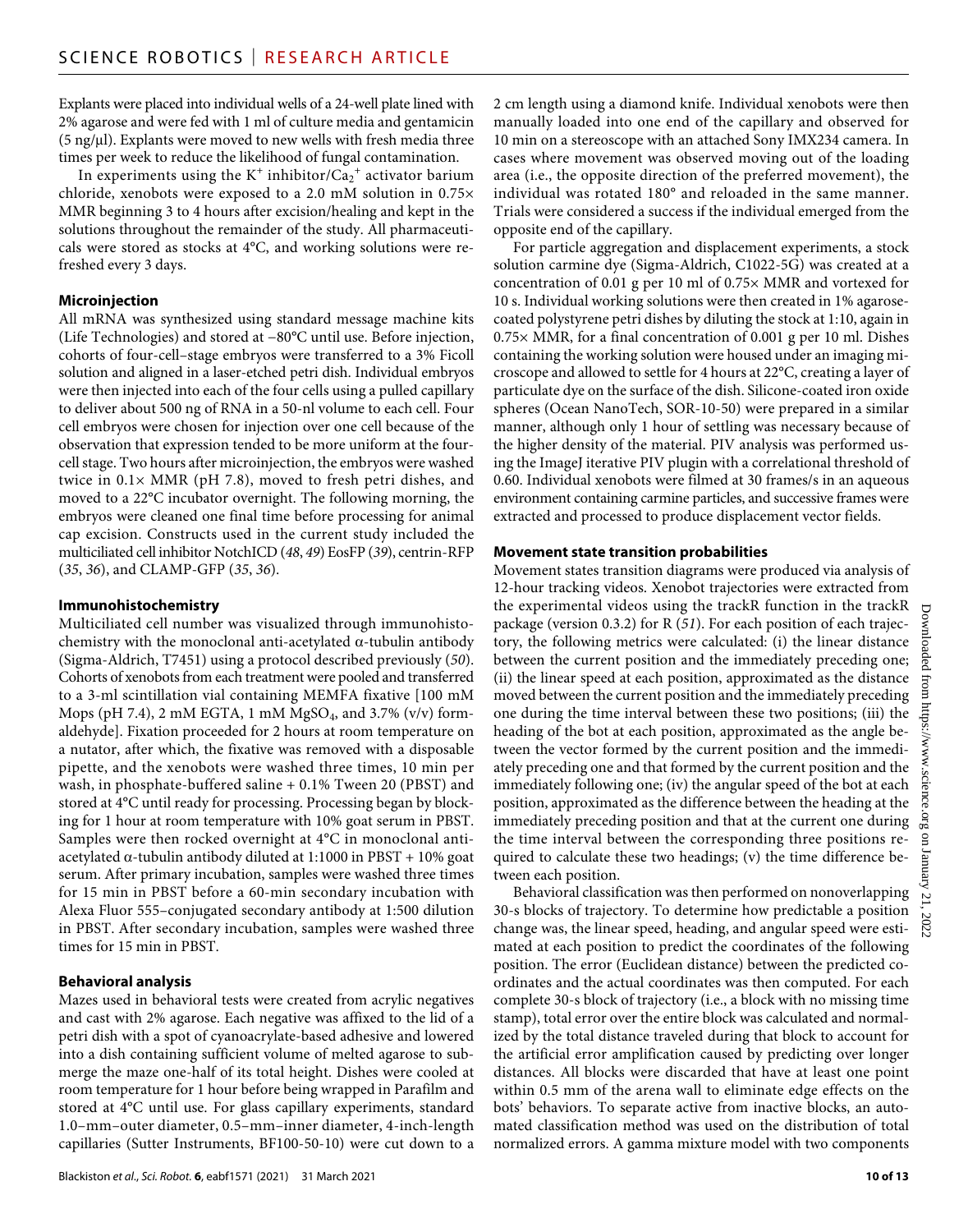was fit to the data using the expectation maximization algorithm in the REBMIX function from the rebmix package (version 2.12.0) (*52*) for R.

Recorded tracks revealed that the xenobot movement could be described as a combination of straight lines and circles (or arcs). The following two indices were defined to capture the most common path classes displayed by the bots during each block: (i) a "straightness" index computed as 1 minus the circular variance of the headings during the block (a value of 1 indicates a perfectly straight line) and (ii) a "gyration" index computed as 1 minus the circular variance of the angular speeds during the block divided by the circular variance of the angular speeds (a value of 1 indicates a trajectory following a perfect circle). To separate the trajectory blocks into categories of similar behavior, a cross-entropy clustering algorithm was used, described in (*53*), and implemented in the cec function of the CEC package (version 0.10.2) (*54*) for R. Last, to understand how the bots' behaviors are distributed relative to each other, transition probabilities between each behavioral category were estimated by calculating the proportion of times a block of a given category is followed by a block of the same or another category. The source code and full documentation for these methods can be found at (*55*).

#### **Wound healing**

To assess wound healing, individual xenobots aged 4 to 7 days after explantation were moved to fresh 1% agarose-coated petri dishes containing 0.75× MMR. Surgical forceps were used to create a mechanical laceration spanning about one-half the diameter of the individual. Images were collected before injury; directly after injury; 5, 10, and 15 min after injury; and after 48 hours of healing. Images were first processed by cropping, downsampling, and binarization. To crop the images, contours were automatically drawn on the image by traversing the boundaries of each transition between body and background pixels to find closed loops (each of which is a contour). A bounding box was then drawn around the largest contour (by area), and the rest of the image was trimmed off. Last, the cropped images were resized (downsampled) to a constant resolution (300 pixels  $\times$  300 pixels). These processed images were then assessed by comparing each time point to its initial shape using Hausdorff distance. To calculate Hausdorff distance, the image was binarized, with each pixel assigned either 1 (for pixels belonging to the body of the organism) or 0 (the background). The Hausdorff distance is the largest discrepancy between pairs of pre- and postdamage body pixel coordinates, in terms of Euclidean distance.

Formally, the Hausdorff distance for tissue type 1 is defined as

$$
H = \max \left\{ \sup_{a \in A} \inf_{b \in B} d(a, b), \sup_{b \in B} \inf_{a \in A} d(a, b) \right\} \quad (1)
$$

where A and B are the sets of pre- and postdamage pixels, and d(a, b) is the Euclidean distance between pixels a and b. A small Hausdorff distance indicates that for every pixel before damage, there is a pixel nearby after damage, and vice versa. During repair, we measure the amount of shape change toward the predamage shape using the statistic

$$
\Delta = H_{\text{post}}/H_{\text{injury}} \tag{2}
$$

which is a ratio of two Hausdorff distances: one taken at recovery (numerator) and the other immediately after injury (denominator).

Because *H* is sensitive to rotation, *H* was calculated 360 times for every postdamage image, each time rotating the image by 1°. The rotation with the best match (the smallest *H*) was selected. Because *H* is sensitive to the position of the body within the frame of an image, copies of images were auto-cropped such that the edge of the design fills the frame, and *H* was recalculated (with 360 rotations). Final Hausdorff distances conformed to normality and were compared using a repeated-measures ANOVA, followed by Dunnett's post hoc comparison of injury values to all proceeding time points.

#### **Imaging**

Xenobot morphology was imaged using a Nikon SMZ-1500 microscope attached to a QImaging Retiga 2000R charge-coupled device (CCD) camera. Live samples were photographed in 0.75× MMR at 22°C using both overhead and substage illumination in combination with a concavity slide to keep the xenobots in view. Immunofluorescence was detected using a 4× or 10× objective and standard TRITC filter cube on an Olympus BX-61 microscope equipped with a Photometrics CoolSNAP DYNO CCD camera and CoolLED pE-300 light source. Images were captured as tiff z-stacks and combined into composite images using Metamorph software before being moved to ImageJ for analysis.

#### **Motion tracking**

Motion tracking of xenobot behavior was completed by uploading time-lapse videos into Ethovision XT v.14/15 (Noldus Information Technology). A scaled background image was uploaded before data processing to accurately set movement speeds and distance. Tracking was completed in using automated settings, and the coordinates of each xenobot position across the time lapse were then exported as an .xslv file via analysis tools. Any tracking errors were manually removed (field values left empty) in the .xslv file after the coordinates were exported from Ethovision for statistical analysis.

#### **Modeling collective behavior**

All modeling was run in voxcraft-sim (*40*), a GPU-accelerated implementation of the Voxcad environment, which has been documented previously (*56*, *57*). Xenobots are simulated by hundreds of elastic voxels (deformable cuboids), each approximating a section of tissue rather than a one-to-one voxel-to-cell representation. At each time step, the dynamics (position and motion) of every voxel can be updated in parallel across multiple independent GPU threads. Xenobots here were simulated with Young's modulus of 0.02 MPa, density of 1500 kg/m<sup>3</sup>, 0.35 Poisson's ratio, and coefficients of static and dynamic friction of 1 and 0.5, respectively. The simulated debris were slightly stiffer (0.03 MPa), less dense (1000 kg/m<sup>3</sup>), and had a higher coefficient of dynamic friction (0.8). The debris were made slightly adhesive to better approximate the real properties of the physical particulate matter: A persisting but breakable bond was formed between a pair of voxels if they touched and broken if the bond's stress exceeds a threshold (0.05 MPa).

The material properties of the voxels were manually adjusted for simulation speed (heavier/softer material can be stably simulated with a larger time step of numerical integration because their resonance frequency is lower than lighter/stiffer material). Each simulation consisted of 22,940 time steps (long enough to see pile-making behavior occur), with step size of 0.00044 s [low enough to ensure simulation stability; for details, see (*56*)], yielding an evaluation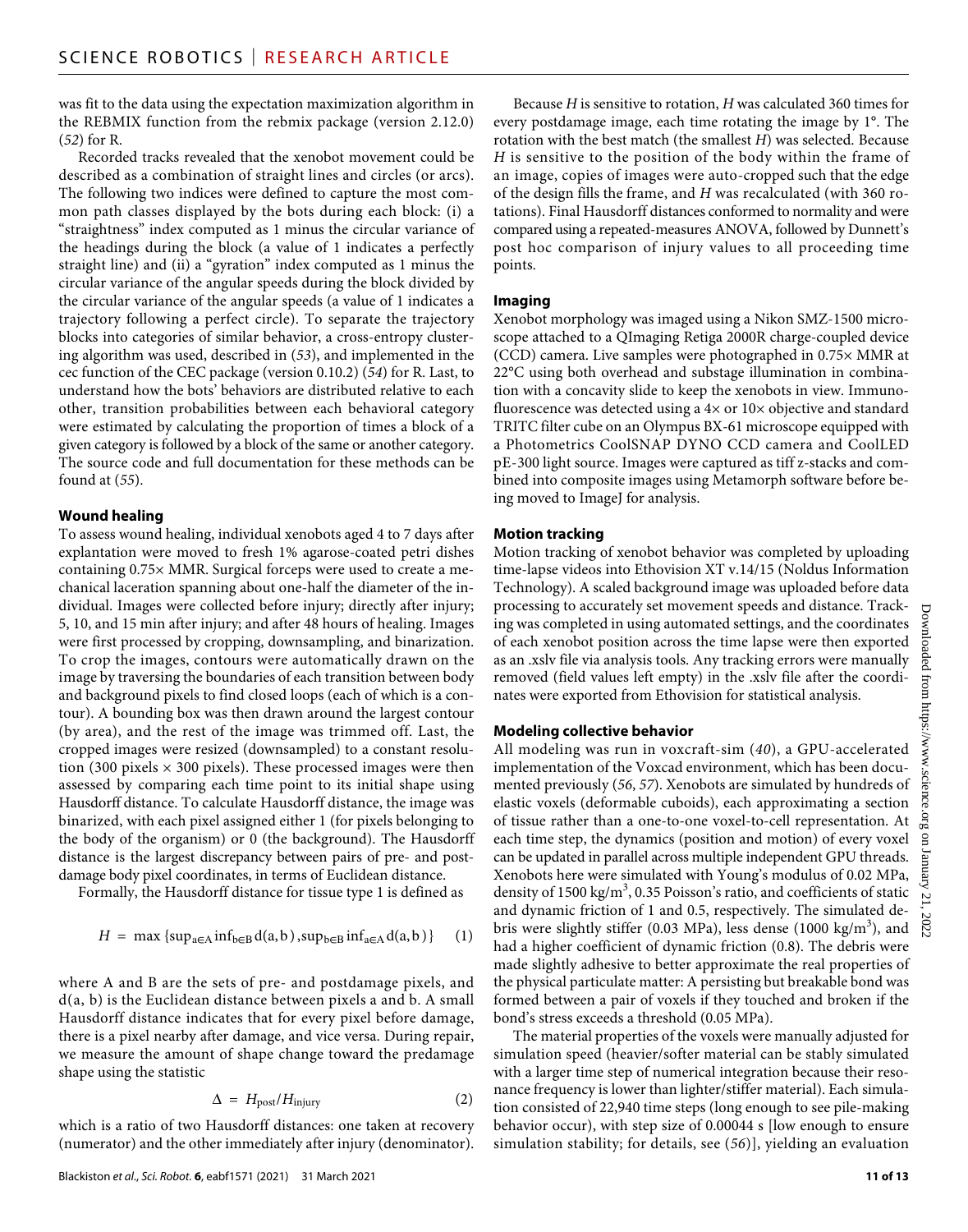period of 10 s. The aggregate (metachronal wave) force produced by a patch of beating cilia was modeled on each surface voxel as an impulse force originating at the center of the voxel and pointing in any direction in the horizontal  $(x, y)$  plane. Internal voxels inside a xenobot do not have cilia, nor do the debris. The maximal magnitude of the force was manually adjusted to ensure that the maximal speed would not cause continual tumbling behavior (which has not been observed in vivo).

A generative network (*58*) was used to genetically encode the cilia force of every surface voxel. The network takes as input the initial  $x, y, z$  position of a voxel (at simulation time  $t = 0$ ) and outputs an impulse force for that voxel. This force is then fixed for the remainder of the evaluation period. The network is inherently biased such that when it generates the constant force for each surface voxel in the simulated swarm, voxel pairs close together in space are more likely to have similar cilia forces than a pair of initially distant voxels. This biases search toward spatial regularity. For more details, see (*59*).

An evolutionary algorithm (*60*) was used that maintains a population of 40 initially random genetic networks for 500 generations. At every generation, the population is doubled by making a randomly mutated copy of each of the 40 networks, where a mutation either adds, removes, or modifies one of the network's edges or vertices [for more details, see (*11*)]. Each network then generates cilia forces for a swarm of virtual xenobots, and the swarm's behavior is evaluated for 10 s in simulation. The fitness of a swarm (*F*) was measured as the number of debris voxel pairs within three voxel length units of each other (they are initialized on a grid, four voxel lengths away)

$$
F = \sum_{i=1}^{1,2251,225} d(\nu_i, \nu_j)
$$
 (3)

where  $v_i$  is the *i*th debris voxel (within the  $35 \times 35 = 1225$  grid of debris),  $d(a,b) = 1$  if  $dist(a,b) < 3$ ;  $d(a,b) = 0$  otherwise, where dist(.) is the Euclidean distance.

This objective function was intended to promote the evolution of pile-making behavior. We also investigated an alternative objective function that measured the pairwise sum of voxel distances; however, the penalty of moving debris apart resulted in no xenobot movement.

#### **SUPPLEMENTARY MATERIALS**

[robotics.sciencemag.org/cgi/content/full/6/52/eabf1571/DC1](http://robotics.sciencemag.org/cgi/content/full/6/52/eabf1571/DC1)

- Fig. S1. Ectoderm-derived xenobots do not contain neural tissue.
- Fig. S2. Xenobot life span can be extended with nutrient-rich media.
- Movie S1. Time-lapse videos of synthetic organisms moving through aqueous environments.

Movie S2. Collective particle aggregation in simulated synthetic organisms.

#### **REFERENCES AND NOTES**

- 1. J. Yu, B. Wang, X. Du, Q. Wang, L. Zhang, Ultra-extensible ribbon-like magnetic microswarm. *Nat. Commun.* **9**, 3260 (2018).
- 2. A. Servant, F. Qiu, M. Mazza, K. Kostarelos, B. J. Nelson, Controlled in vivo swimming of a swarm of bacteria-like microrobotic flagella. *Adv. Mater.* **27**, 2981–2988 (2015).
- 3. H. Xie, M. Sun, X. Fan, Z. Lin, W. Chen, L. Wang, L. Dong, Q. He, Reconfigurable magnetic microrobot swarm: Multimode transformation, locomotion, and manipulation. *Sci. Robot.* **4**, eaav8006 (2019).
- 4. G. Adam, S. Chowdhury, M. Guix, B. V. Johnson, C. Bi, D. Cappelleri, Towards functional mobile microrobotic systems. *Robotics* **8**, 69 (2019).
- 5. M. Soreni-Harari, R. St. Pierre, C. McCue, K. Moreno, S. Bergbreiter, Multimaterial 3D printing for microrobotic mechanisms. *Soft Robot.* **7**, 59–67 (2020).
- 6. C. C. J. Alcãntara, S. Kim, S. Lee, B. Jang, P. Thakolkaran, J.-Y. Kim, H. Choi, B. J. Nelson, S. Pané, 3D fabrication of fully iron magnetic microrobots. *Small* **15**, e1805006 (2019).
- 7. E. Avci, M. Grammatikopoulou, G.-Z. Yang, Laser-printing and 3D optical-control of untethered microrobots. *Adv. Opt. Mater.* **5**, 1700031 (2017).
- 8. Q. Wang, L. Yang, J. Yu, P. W. Y. Chiu, Y.-P. Zheng, L. Zhang, Real-time magnetic navigation of a rotating colloidal microswarm under ultrasound guidance. *IEEE Trans. Biomed. Eng.* **67**, 3403–3412 (2020).
- 9. I. R. Bruss, S. C. Glotzer, Curvature-induced microswarming. *Soft Matter* **13**, 5117–5121 (2017).
- 10. X. Dong, M. Sitti, Controlling two-dimensional collective formation and cooperative behavior of magnetic microrobot swarms. *Int. J. Robot. Res.* **39**, 617–638 (2020).
- 11. S. Kriegman, D. Blackiston, M. Levin, J. Bongard, A scalable pipeline for designing reconfigurable organisms. *Proc. Natl. Acad. Sci. U.S.A.* **117**, 1853–1859 (2020).
- 12. C. Anderson, C. D. Stern, Organizers in development. *Curr. Top. Dev. Biol.* **117**, 435–454 (2016).
- 13. A. Bongso, M. Richards, History and perspective of stem cell research. *Best Pract. Res. Clin. Obstet. Gynaecol.* **18**, 827–842 (2004).
- 14. C. B. Kimmel, R. M. Warga, T. F. Schilling, Origin and organization of the zebrafish fate map. *Development* **108**, 581–594 (1990).
- 15. L. Dale, J. M. Slack, Fate map for the 32-cell stage of *Xenopus laevis*. *Development* **99**, 527–551 (1987).
- 16. Y. Hatada, C. D. Stern, A fate map of the epiblast of the early chick embryo. *Development* **120**, 2879–2889 (1994).
- 17. A. Redkar, M. Montgomery, J. Litvin, Fate map of early avian cardiac progenitor cells. *Development* **128**, 2269–2279 (2001).
- 18. R. Falk, N. Orevi, B. Menzl, A fate map of larval organs of *Drosophila* and preblastoderm determination. *Nat. New Biol.* **246**, 19–20 (1973).
- 19. R. Woodrick, P. R. Martin, I. Birman, F. B. Pickett, The *Arabidopsis* embryonic shoot fate map. *Development* **127**, 813–820 (2000).
- 20. G. Rossi, A. Manfrin, M. P. Lutolf, Progress and potential in organoid research. *Nat. Rev. Genet.* **19**, 671–687 (2018).
- 21. B. Zhang, A. Korolj, B. F. L. Lai, M. Radisic, Advances in organ-on-a-chip engineering. *Nat. Rev. Mater.* **3**, 257–278 (2018).
- 22. J. H. Sung, Y. I. Wang, N. N. Sriram, M. Jackson, C. Long, J. J. Hickman, M. L. Shuler, Recent advances in body-on-a-chip systems. *Anal. Chem.* **91**, 330–351 (2019).
- 23. J. Mustard, M. Levin, Bioelectrical mechanisms for programming growth and form: Taming physiological networks forsoft body robotics. *Soft Robot.* **1**, 169–191  $(2014)$
- 24. S.-J. Park, M. Gazzola, K. S. Park, S. Park, V. Di Santo, E. L. Blevins, J. U. Lind, P. H. Campbell, S. Dauth, A. K. Capulli, F. S. Pasqualini, S. Ahn, A. Cho, H. Yuan, B. M. Maoz, R. Vijaykumar, J.-W. Choi, K. Deisseroth, G. V. Lauder, L. Mahadevan, K. K. Parker, Phototactic guidance of a tissue-engineered soft-robotic ray. *Science* **353**, 158–162 (2016).
- 25. C. Cvetkovic, R. Raman, V. Chan, B. J. Williams, M. Tolish, P. Bajaj, M. S. Sakar, H. H. Asada, M. T. A. Saif, R. Bashir, Three-dimensionally printed biological machines powered by skeletal muscle. *Proc. Natl. Acad. Sci. U.S.A.* **111**, 10125–10130 (2014).
- 26. B. J. Williams, S. V. Anand, J. Rajagopalan, M. T. A. Saif, A self-propelled biohybrid swimmer at low Reynolds number. *Nat. Commun.* **5**, 3081 (2014).
- 27. V. Webster-Wood, F. Young, J. M. Patel, G. N. Scariano, O. Akkus, U. A. Gurkan, H. J. Chiel, R. D. Quinn, 3D-printed biohybrid robots powered by neuromuscular tissue circuits from *Aplysia californica*, in *Conference on Biomimetic and Biohybrid Systems* (Springer, 2017), pp. 475–486.
- 28. B. C. Gallagher, A. M. Hainski, S. A. Moody, Autonomous differentiation of dorsal axial structures from an animal cap cleavage stage blastomere in *Xenopus*. *Development* **112**, 1103–1114 (1991).
- 29. J. Green, The animal cap assay. *Methods Mol. Biol.* **127**, 1–13 (1999).
- 30. S. Sokol, D. A. Melton, Pre-existent pattern in *Xenopus* animal pole cells revealed by induction with activin. *Nature* **351**, 409–411 (1991).
- 31. H. L. Sive, R. M. Grainger, R. M. Harland, Animal cap isolation from *Xenopus laevis*. *Cold Spring Harb Protoc* **2007**, pdb.prot4744 (2007).
- 32. F. Keijzer, M. van Duijn, P. Lyon, What nervous systems do: Early evolution, input-output, and the skin brain thesis. *Adapt. Behav.* **21**, 67–85 (2013).
- 33. F. Baluška, M. Levin, On having no head: Cognition throughout biological systems. *Front. Psychol.* **7**, 902 (2016).
- 34. E. M. Eisenstein, Advances in behavioral biology v. 13, in *Aneural Organisms in Neurobiology* (Plenum Press, 1975), p. vii, 145 p.
- 35. E. Silva, E. Betleja, E. John, P. Spear, J. J. Moresco, S. Zhang, J. R. Yates III, B. J. Mitchell, M. R. Mahjoub, Ccdc11 is a novel centriolar satellite protein essential for ciliogenesis and establishment of left-right asymmetry. *Mol. Biol. Cell* **27**, 48–63 (2016).
- 36. M. E. Werner, B. J. Mitchell, Using *Xenopus* skin to study cilia development and function. *Methods Enzymol.* **525**, 191 (2013).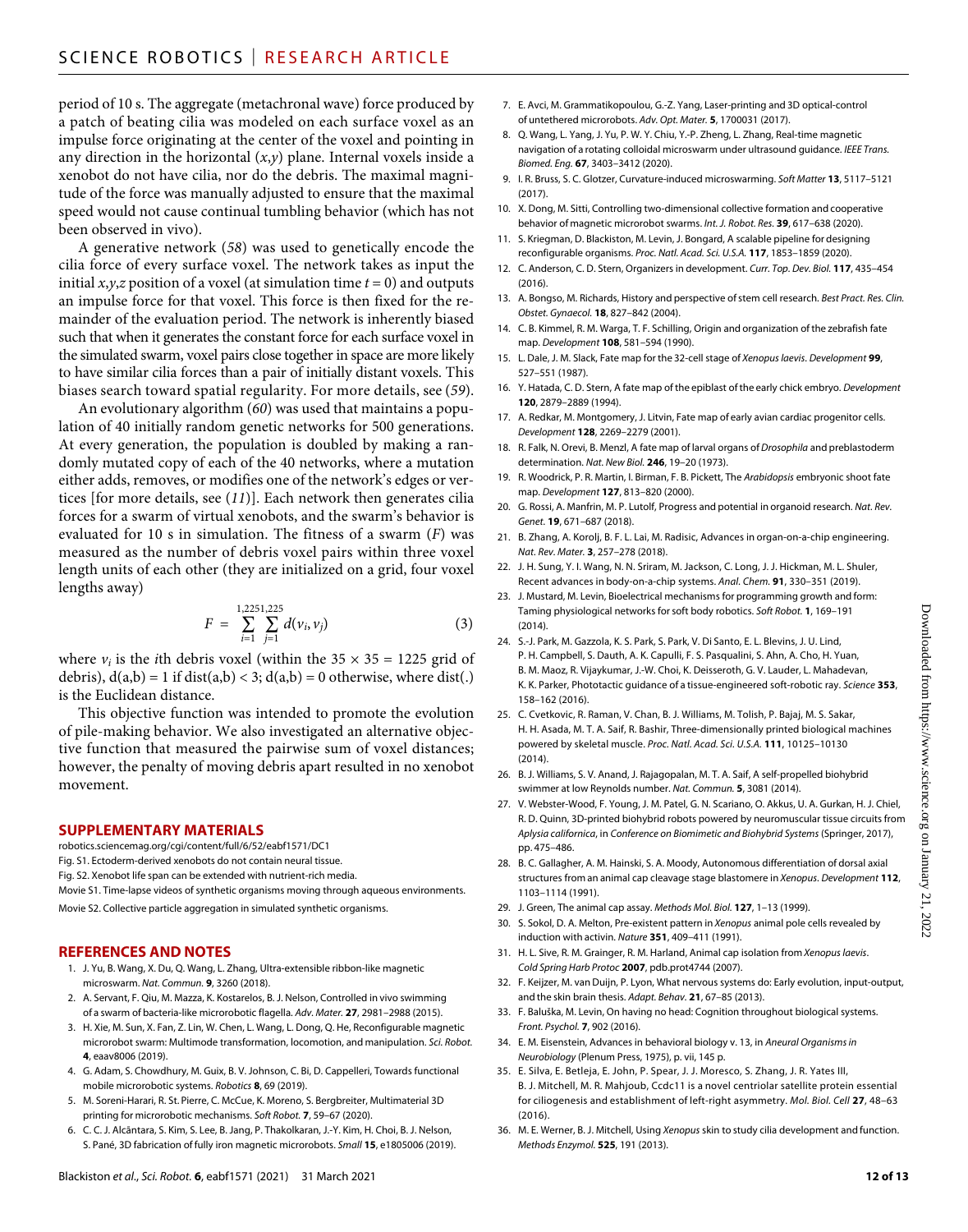- 37. B. Mitchell, J. L. Stubbs, F. Huisman, P. Taborek, C. Yu, C. Kintner, The PCP pathway instructs the planar orientation of ciliated cells in the *Xenopus* larval skin. *Curr. Biol.* **19**, 924–929 (2009).
- 38. L. N. Vandenberg, D. S. Adams, M. Levin, Normalized shape and location of perturbed craniofacial structures in the *Xenopus* tadpole reveal an innate ability to achieve correct morphology. *Dev. Dyn.* **241**, 863–878 (2012).
- 39. J. Wiedenmann, S. Ivanchenko, F. Oswald, F. Schmitt, C. Rocker, A. Salih, K.-D. Spindler, G. U. Nienhaus, EosFP, a fluorescent marker protein with UV-inducible green-to-red fluorescence conversion. *Proc. Natl. Acad. Sci. U.S.A.* **101**, 15905–15910 (2004).
- 40. S. Liu, D. Matthews, S. Kriegman, J. Bongard, Voxcraft-sim, a GPU-accelerated voxel-based physics engine (2020); [10.5281/zenodo.3835152](http://dx.doi.org/10.5281/zenodo.3835152),<https://github.com/voxcraft/voxcraft-sim>.
- 41. R. A. Bilodeau, R. K. Kramer, Self-healing and damage resilience forsoft robotics: A review. *Front. Robot. AI* **4**, 48 (2017).
- 42. A. Urrios, J. Macia, R. Manzoni, N. Conde, A. Bonforti, E. de Nadal, F. Posas, R. Solé, A synthetic multicellular memory device. *ACS Synth. Biol.* **5**, 862–873 (2016).
- 43. R. Solé, D. R. Amor, S. Duran-Nebreda, N. Conde-Pueyo, M. Carbonell-Ballestero, R. Montañez, Synthetic collective intelligence. *Biosystems* **148**, 47–61 (2016).
- 44. S. Manicka, M. Levin, The cognitive lens: A primer on conceptual tools for analysing information processing in developmental and regenerative morphogenesis. *Philos. Trans. R. Soc. Lond. Ser. B Biol. Sci.* **374**, 20180369 (2019).
- 45. S. Manicka, M. Levin, Modeling somatic computation with non-neural bioelectric networks. *Sci. Rep.* **9**, 18612 (2019).
- 46. S. Toda, L. R. Blauch, S. K. Y. Tang, L. Morsut, W. A. Lim, Programming self-organizing multicellular structures with synthetic cell-cell signaling. *Science* **361**, 156–162 (2018).
- 47. T. Ariizumi, S. Takahashi, T.-c. Chan, Y. Ito, T. Michiue, M. Asashima, Isolation and differentiation of *Xenopus* animal cap cells. *Curr. Protoc. Stem Cell Biol.* **Chapter 1**, Unit 1D 5 (2009).
- 48. D. A. Wettstein, D. L. Turner, C. Kintner, The *Xenopus* homolog of *Drosophila* suppressor of hairless mediates Notch signaling during primary neurogenesis. *Development* **124**, 693–702 (1997).
- 49. J. L. Stubbs, L. Davidson, R. Keller, C. Kintner, Radial intercalation of ciliated cells during *Xenopus* skin development. *Development* **133**, 2507–2515 (2006).
- 50. D.Blackiston, L.N.Vandenberg, M. Levin, High-throughput *Xenopus laevis* immunohistochemistry using agarose sections. *Cold Spring Harb Protoc* **2010**, pdb.prot5532 (2010).
- 51. S. Garnier, trackR: Simple video tracking software (2020);<https://swarm-lab.github.io/trackR/>.
- 52. B. Panić, J. Klemenc, M. Nagode, Improved initialization of the EM algorithm for mixture model parameter estimation. *Sci China Ser A Math* **373**, (2020).
- 53. J. Tabor, P. Spurek, Cross-entropy clustering. *Pattern Recogn.* **47**, 3046–3059 (2014).
- 54. K. Kamieniecki, P. Spurek, CEC: Cross-entropy clustering; [https://CRAN.R-project.org/](https://CRAN.R-project.org/package=CEC) [package=CEC](https://CRAN.R-project.org/package=CEC).
- 55. D. Blackiston, E. Lederer, S. Kriegman, S. Garnier, J. Bongard, M. Levin, Support material for "A New Cellular Platform for the Development of Synthetic Living Machines," *Github* (2021); [http://dx.doi.org/10.5281/zenodo.4435617.](http://dx.doi.org/10.5281/zenodo.4435617)
- 56. J. Hiller, H. Lipson, Dynamic simulation ofsoft multimaterial 3d-printed objects. *Soft Robot.* **1**, 88–101 (2014).
- 57. J. Hiller, H. Lipson, Automatic design and manufacture ofsoft robots. *IEEE Trans. Robot.* **28**, 457–466 (2011).
- 58. K. O. Stanley, Compositional pattern producing networks: A novel abstraction of development. *Genet. Program Evolvable Mach.* **8**, 131–162 (2007).
- 59. N. Cheney, R. MacCurdy, J. Clune, H. Lipson, in *Proceedings of the 15th Annual Conference on Genetic and Evolutionary Computation* (2013), pp. 167–174.
- 60. M. Schmidt, H. Lipson, in *Genetic Programming Theory and Practice VIII* (Springer, 2011), pp. 129–146.

**Funding:** This research was sponsored by the Defense Advanced Research Projects Agency (DARPA) under Cooperative Agreement number HR0011-180200022, the Lifelong Learning Machines program from DARPA/MTO. The content of the information does not necessarily reflect the position or policy of the government, and no official endorsement should be inferred. Approved for public release; distribution is unlimited. This research was also supported by the Allen Discovery Program through The Paul G. Allen Frontiers Group (12171). **Author contributions:** D.B., E.L., S.K., J.B., and M.L. conceived and designed the research questions. D.B., E.L., and S.K. performed all experiments. D.B., E.L., S.K., and S.G. analyzed data. D.B., E.L., S.K., S.G., J.B., and M.L. wrote the manuscript. **Competing interests:** A patent application (Engineered Multicellular Organisms—U.S. provisional patent application 63/136,564; international application PCT/US2021/013105) has been filed by M.L. and D.B. The other authors declare that they have no competing interests. **Data and materials availability:** The software used in this paper is covered by the Creative Commons License. Link to code base for all simulation: [https://zenodo.org/record/3835152#.YD0GsxNKg6g.](https://zenodo.org/record/3835152#.YD0GsxNKg6g) Link to code base for all analysis: [https://swarm-lab.github.io/trackR.](https://swarm-lab.github.io/trackR) All other data needed to evaluate the conclusions of this paper are available in the paper or the Supplementary **Materials** 

Submitted 7 October 2020 Accepted 8 March 2021 Published 31 March 2021 10.1126/scirobotics.abf1571

**Citation:** D. Blackiston, E. Lederer, S. Kriegman, S. Garnier, J. Bongard, M. Levin, A cellular platform for the development of synthetic living machines. *Sci. Robot.* **6**, eabf1571 (2021).